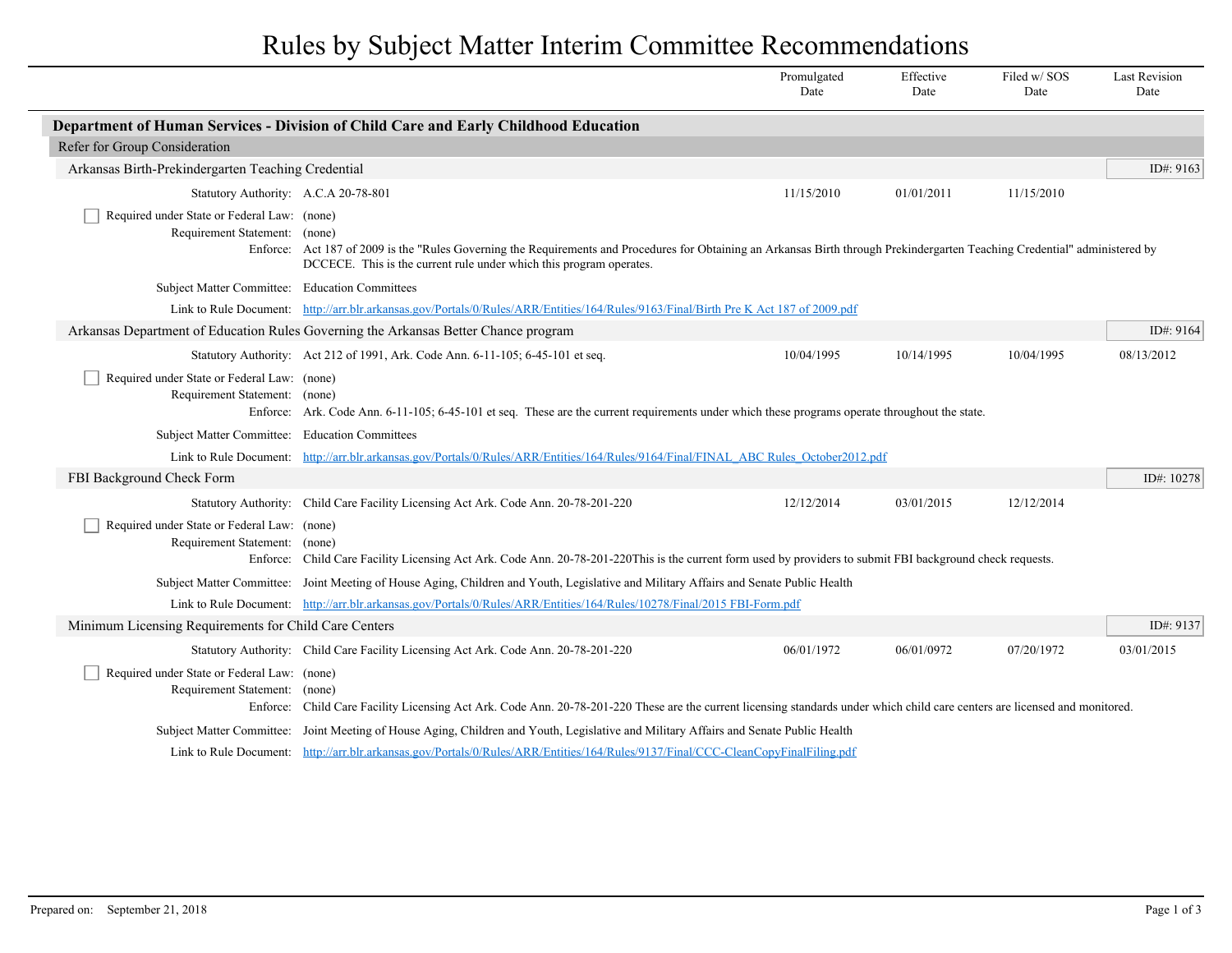## Rules by Subject Matter Interim Committee Recommendations

|                                                                                   |                                                                                                                                                                                                                                                                                                                                                                                                                                                   | Promulgated<br>Date | Effective<br>Date | Filed w/SOS<br>Date | <b>Last Revision</b><br>Date |  |
|-----------------------------------------------------------------------------------|---------------------------------------------------------------------------------------------------------------------------------------------------------------------------------------------------------------------------------------------------------------------------------------------------------------------------------------------------------------------------------------------------------------------------------------------------|---------------------|-------------------|---------------------|------------------------------|--|
| Minimum Licensing Requirements for Child Care Family Homes                        |                                                                                                                                                                                                                                                                                                                                                                                                                                                   |                     |                   |                     | ID#: 10274                   |  |
|                                                                                   | Statutory Authority: Child Care Facility Licensing Act ARK. Code Ann. 20-78-201-220                                                                                                                                                                                                                                                                                                                                                               | 09/01/1972          | 08/01/1972        | 09/01/1972          | 03/01/2015                   |  |
|                                                                                   | Required under State or Federal Law: Child Care Facility Licensing Act ARK. Code Ann. 20-78-201-220<br>Requirement Statement: The Child Care Facility Licensing Act is the authority under which DCCECE implements and enforces Minimum Licensing Standards.<br>Enforce: Child Care Facility Licensing Act ARK. Code Ann. 20-78-201-220 These are the current licensing standards under which Child Care Family Homes are licensed and monitored. |                     |                   |                     |                              |  |
|                                                                                   | Subject Matter Committee: Joint Meeting of House Aging, Children and Youth, Legislative and Military Affairs and Senate Public Health                                                                                                                                                                                                                                                                                                             |                     |                   |                     |                              |  |
|                                                                                   | Link to Rule Document: http://arr.blr.arkansas.gov/Portals/0/Rules/ARR/Entities/164/Rules/10274/Final/CCFH-regsfinalfiling.pdf                                                                                                                                                                                                                                                                                                                    |                     |                   |                     |                              |  |
| Minimum Licensing Requirements for Out of School Time                             |                                                                                                                                                                                                                                                                                                                                                                                                                                                   |                     |                   |                     | ID#: 10276                   |  |
|                                                                                   | Statutory Authority: Child Care Facility Licensing Act Ark. Code Ann. 20-78-201-220                                                                                                                                                                                                                                                                                                                                                               | 12/12/2014          | 03/01/2015        | 12/12/2014          |                              |  |
| Required under State or Federal Law: (none)<br>Requirement Statement: (none)      | Enforce: Child Care Facility Licensing Act Ark. Code Ann. 20-78-201-220These are the current standards under which Out of School Time programs are licensed and monitored.                                                                                                                                                                                                                                                                        |                     |                   |                     |                              |  |
|                                                                                   | Subject Matter Committee: Joint Meeting of House Aging, Children and Youth, Legislative and Military Affairs and Senate Public Health                                                                                                                                                                                                                                                                                                             |                     |                   |                     |                              |  |
|                                                                                   | Link to Rule Document: http://arr.blr.arkansas.gov/Portals/0/Rules/ARR/Entities/164/Rules/10276/Final/OST-FinalFiling.pdf                                                                                                                                                                                                                                                                                                                         |                     |                   |                     |                              |  |
| Minimum Licensing Requirements for Registered Child Care Family Homes             |                                                                                                                                                                                                                                                                                                                                                                                                                                                   |                     |                   |                     | ID#: 10275                   |  |
|                                                                                   | Statutory Authority: Child Care Facility Licensing Act Ark. Code Ann. 20-78-201-220                                                                                                                                                                                                                                                                                                                                                               | 09/14/1996          | 09/24/1996        | 09/04/1996          | 03/01/2015                   |  |
| Required under State or Federal Law: (none)<br>Requirement Statement:<br>Enforce: | (none)<br>Child Care Facility Licensing Act Ark. Code Ann. 20-78-201-220These are the current standards under which Registered Child Care Family Homes receive their registration and<br>are monitored.                                                                                                                                                                                                                                           |                     |                   |                     |                              |  |
|                                                                                   | Subject Matter Committee: Joint Meeting of House Aging, Children and Youth, Legislative and Military Affairs and Senate Public Health                                                                                                                                                                                                                                                                                                             |                     |                   |                     |                              |  |
|                                                                                   | Link to Rule Document: http://arr.blr.arkansas.gov/Portals/0/Rules/ARR/Entities/164/Rules/10275/Final/RCCFH-FinalFiling.pdf                                                                                                                                                                                                                                                                                                                       |                     |                   |                     |                              |  |
| Minimum Licensing Standards for child welfare agencies - Placement                |                                                                                                                                                                                                                                                                                                                                                                                                                                                   |                     |                   |                     | ID#: 10279                   |  |
|                                                                                   | Statutory Authority: Child Welfare Licensing Act - Ark Code Annotated 9-28-401-409                                                                                                                                                                                                                                                                                                                                                                | 11/18/1988          | 10/01/1988        | 11/18/1988          | 07/02/2016                   |  |
| Required under State or Federal Law: (none)<br>Requirement Statement:             | (none)<br>Enforce: Child Welfare Licensing Act - Ark Code Annotated 9-28-401-409 These are the current standards under which child welfare agencies, placement agencies are licensed and<br>monitored.                                                                                                                                                                                                                                            |                     |                   |                     |                              |  |
|                                                                                   | Subject Matter Committee: Joint Meeting of House Aging, Children and Youth, Legislative and Military Affairs and Senate Public Health                                                                                                                                                                                                                                                                                                             |                     |                   |                     |                              |  |
|                                                                                   | Link to Rule Document: http://arr.blr.arkansas.gov/Portals/0/Rules/ARR/Entities/164/Rules/10279/Final/Minimum Licensing Standards PLACEMENT 2016.pdf                                                                                                                                                                                                                                                                                              |                     |                   |                     |                              |  |